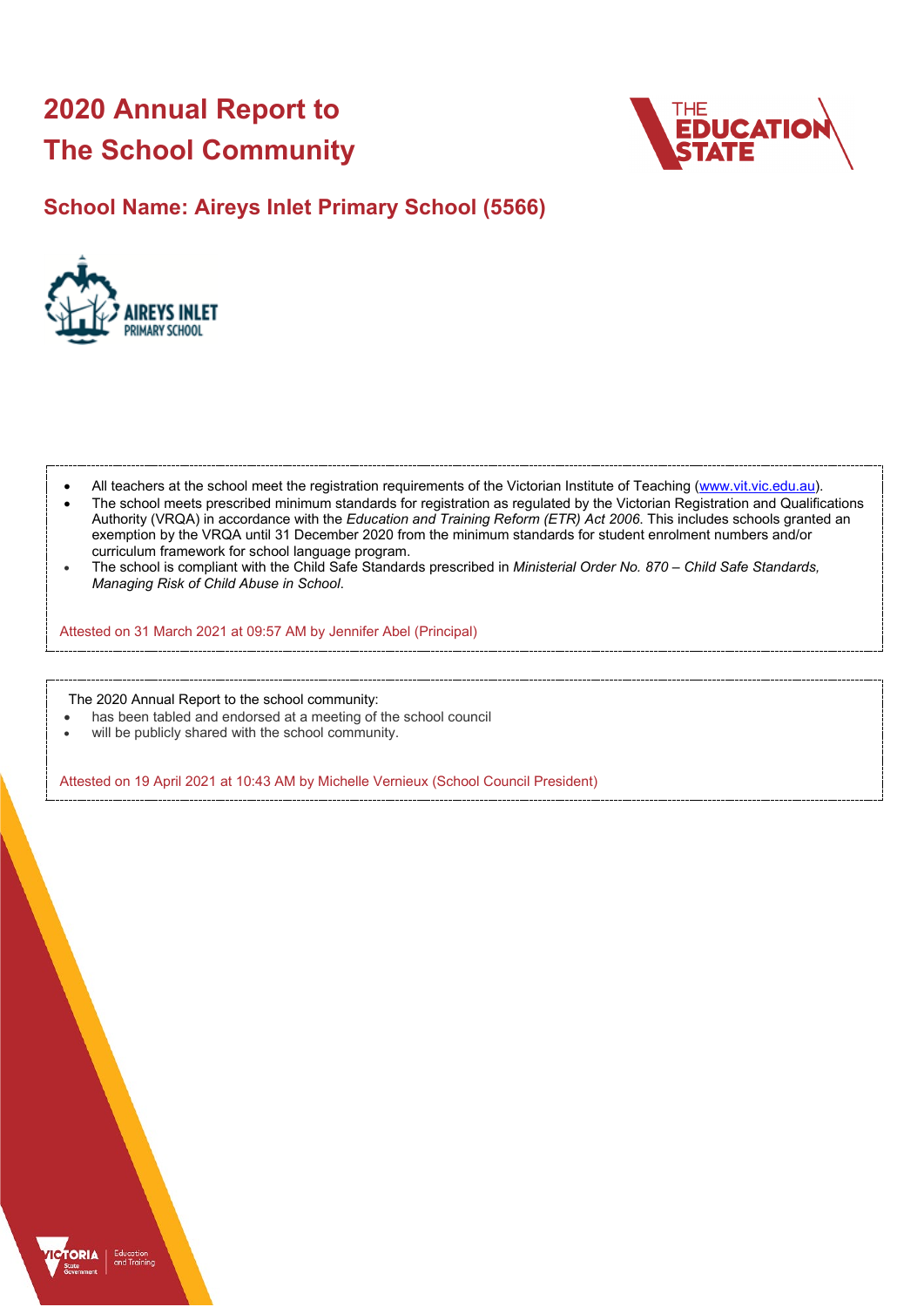

# How to read the Annual Report

## What has changed for the 2020 Annual Report?

#### **Improved appearance**

The appearance of the Performance Summary has been updated to more clearly represent information and to assist interpretation and comparison of individual school's data with state averages and similar school groups.

### **School performance data**

The Victorian community's experience of COVID-19, including remote and flexible learning, had a significant impact on normal school operations. This impacted the conduct of assessments and surveys. Readers should be aware of this when interpreting the Performance Summary.

For example, in 2020 school-based surveys ran under changed circumstances, and NAPLAN was not conducted. Absence and attendance data may have been influenced by local processes and procedures adopted in response to remote and flexible learning.

Schools should keep this in mind when using this data for planning and evaluation purposes. Those schools who participated in the Student Attitudes to School survey in 2020 should also refer to the advice provided regarding the consistency of their data.

## What does the *'About Our School'* section refer to?

The About Our School section provides a brief background on the school, an outline of the school's performance over the year and future directions.

The 'School Context' describes the school's vision, values and purpose. Details include the school's geographic location, size and structure, social characteristics, enrolment characteristics and special programs.

The 'Framework for Improving Student Outcomes (FISO)' section includes the improvement initiatives the school has selected and the progress they have made towards achieving them.

## What does the *'Performance Summary'* section of this report refer to?

The Performance Summary includes the following:

#### **School Profile**

- student enrolment information
- the school's 'Student Family Occupation and Education' category
- a summary of parent responses in the Parent Opinion Survey, shown against the statewide average for Primary schools
- school staff responses in the area of School Climate in the School Staff Survey, shown against the statewide average for Primary schools

#### **Achievement**

- English and Mathematics for Teacher Judgements against the curriculum
- English and Mathematics for National Literacy and Numeracy tests (NAPLAN). *Note: NAPLAN tests were not conducted in 2020*

### **Engagement**

Student attendance at school

### **Wellbeing**

Student responses to two areas in the Student Attitudes to School Survey:

- Sense of Connectedness
- Management of Bullying

Results are displayed for the latest year and the average of the last four years (where available).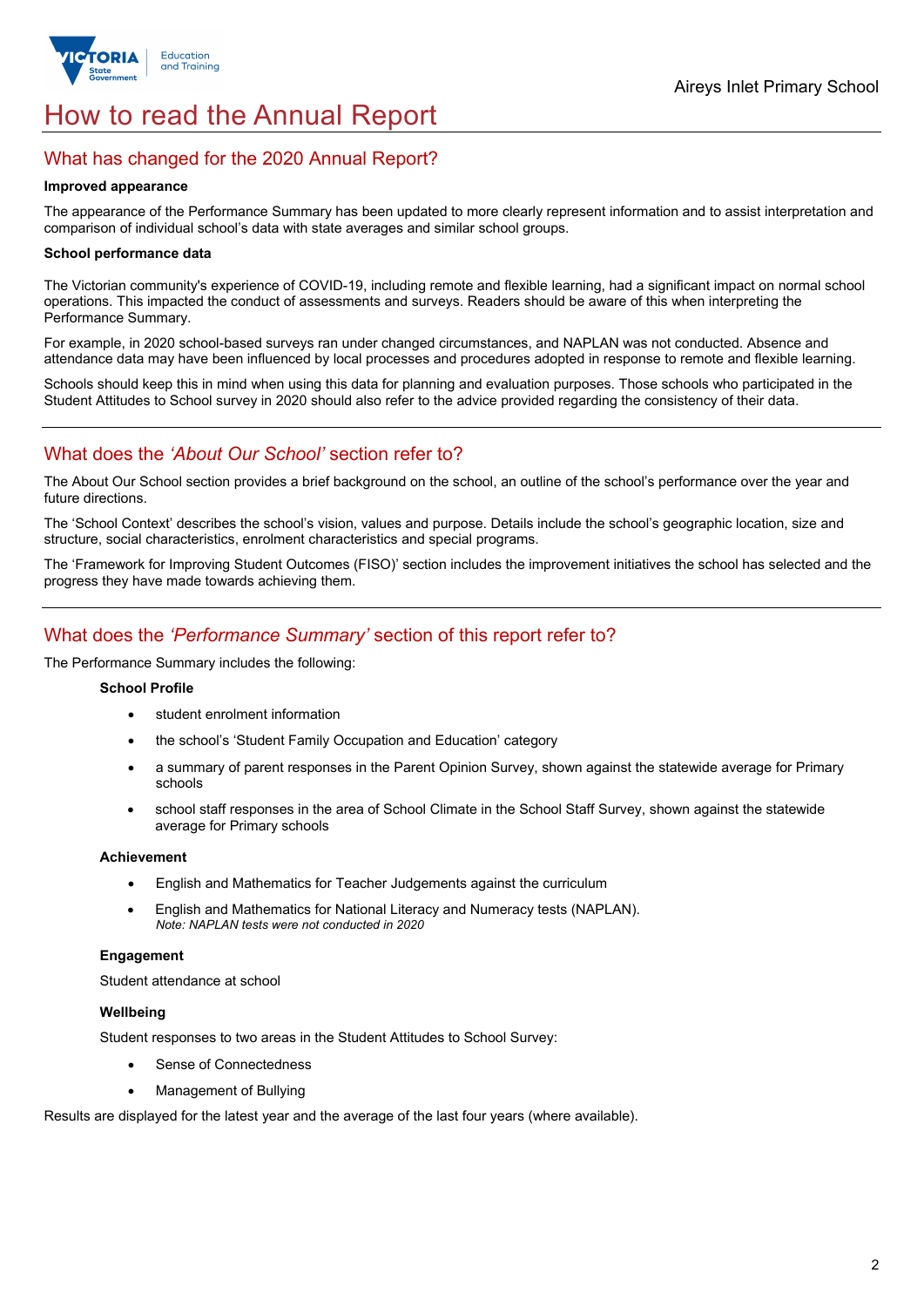

# How to read the Annual Report (continued)

## What do *'Similar Schools'* refer to?

Similar Schools are a group of Victorian government schools with similar characteristics to the school.

This grouping of schools has been created by comparing each school's socio-economic background of students, the number of non-English speaking students and the school's size and location.

## What does *'NDP'* or '*NDA*' mean?

'NDP' refers to no data being published for privacy reasons or where there are insufficient underlying data. For example, very low numbers of participants or characteristics that may lead to identification will result in an 'NDP' label. For the 2020 Student Attitudes to School survey, specifically, the similar school group averages are replaced by 'NDP' where less than 50% of schools in a given similar school group did not participate in the 2020 survey.

'NDA' refers to no data being available. Some schools have no data for particular measures due to low enrolments. There may be no students enrolled in some year levels, so school comparisons are not possible.

Note that new schools only have the latest year of data and no comparative data from previous years. The Department also recognises unique circumstances in Specialist, Select Entry, English Language, Community Schools and schools that changed school type recently, where school-to-school comparisons are not appropriate.

## What is the *'Victorian Curriculum'*?

The Victorian Curriculum F–10 sets out what every student should learn during his or her first eleven years of schooling. The curriculum is the common set of knowledge and skills required by students for life-long learning, social development and active and informed citizenship.

The Victorian Curriculum is assessed through teacher judgements of student achievement based on classroom learning.

The curriculum has been developed to ensure that school subjects and their achievement standards enable continuous learning for all students, including students with disabilities.

The 'Towards Foundation Level Victorian Curriculum' is integrated directly into the curriculum and is referred to as 'Levels A to D'.

'Levels A to D' may be used for students with a disability or students who may have additional learning needs. These levels are not associated with any set age or year level that links chronological age to cognitive progress (i.e. there is no age expected standard of achievement for 'Levels A to D').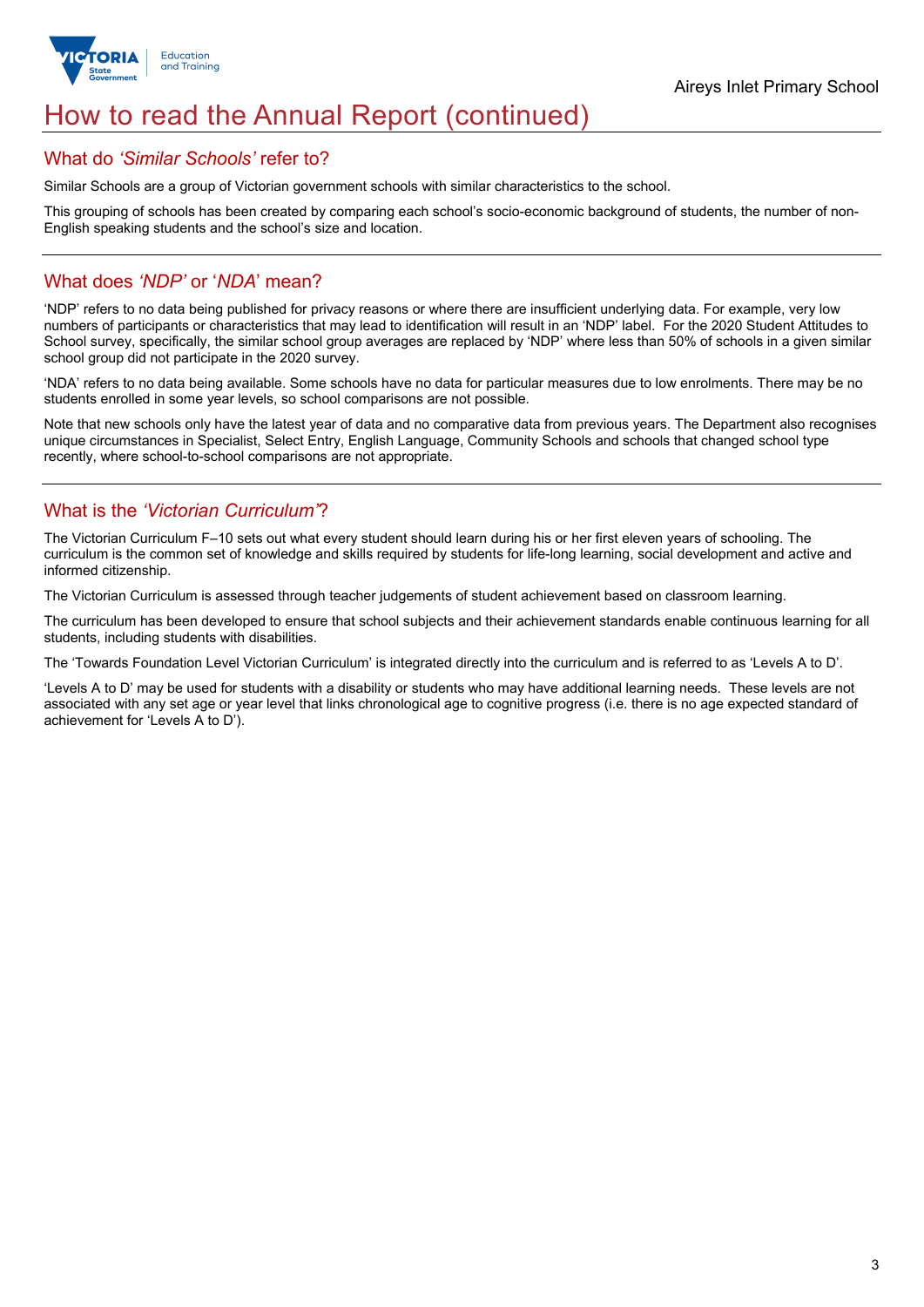

# **About Our School**

### **School context**

Inspired by our unique natural surroundings, our school empowers all students to embrace learning, achieve their personal best and build their emotional, social and physical well-being.

Aireys Inlet Primary School aims to provide an inclusive and caring learning environment that engages our students and challenges them to grow to acquire, demonstrate, articulate and value the knowledge and skills that will support them, as life-long learners.

Aireys Inlet Primary School is dedicated to recognising the importance of the partnership between the school and parents to support student learning, engagement and wellbeing. We share a commitment to, and a responsibility for ensuring inclusive, safe and orderly environments by delivering the Respectful Relationship curriculum, using the School Wide Positive Behaviour Framework, underpinned by the core values of Respect, Cooperation and striving for Personal Best.

Our Student Family Occupation and Education Index is 0.2021.

Our current enrollment at the beginning of 2021 is 86 students with 4.6 Full Time teaching staff, 1x Teacher Aide (10 hours) and 2 Administration Staff.

2020 was a challenging year for all. The staff took on new learning and effectively delivered a comprehensive education remote learning program for their students. The majority of families coped well transitioning from face to face to online learning. Testing indicated that most students continued to progress well academically, using this platform. Socially, however the students missed seeing and collaborating face to face with their friends. Over the year the teaching staff were able to enroll in the suite of DET, Bastow, and AEU Professional learning of their choice. They then shared their learning.

The positives that have arisen from 2020 is the renewed trust and mutual respect school community stakeholders have developed with each other for the roles they perform and especially for the teaching profession. The Respectful Relationships curriculum has been embedded and again supported through the Bluearth program which was delivered virtually for most of the year. Throughout 2020 there was a concerted effort to ensure all students and families remained connected to the school and had the opportunity to see each other during remote learning through whole school Webex assemblies, disco's, trivia, and health and wellbeing sessions. The classroom and specialist teachers also conducted live whole class and small targeted teaching lessons. The creativity that was shown by both the teachers and students has to be commended.

Considering the year we had, it was pleasing that the staff rating School Climate on the staff opinion survey was above the state benchmark. Disappointingly, parent perception was lower.

Our students once again performed very well academically with results in English and Mathematics above similar schools and the state average. This was an outstanding result considering the constant interruptions in teaching and learning. The staff, students and parents must be congratulated.

## **Framework for Improving Student Outcomes (FISO)**

### Considerations for 2021

In 2021, there will be continued work on evidence based pedagogy, through HITS, Practice Principles and Student Voice and Agency. We will continue to embed our whole school Instructional Model and Lesson Structure Frameworks. All stakeholders will unpack the Opinion Survey data and have a significant input into developing strategies for change.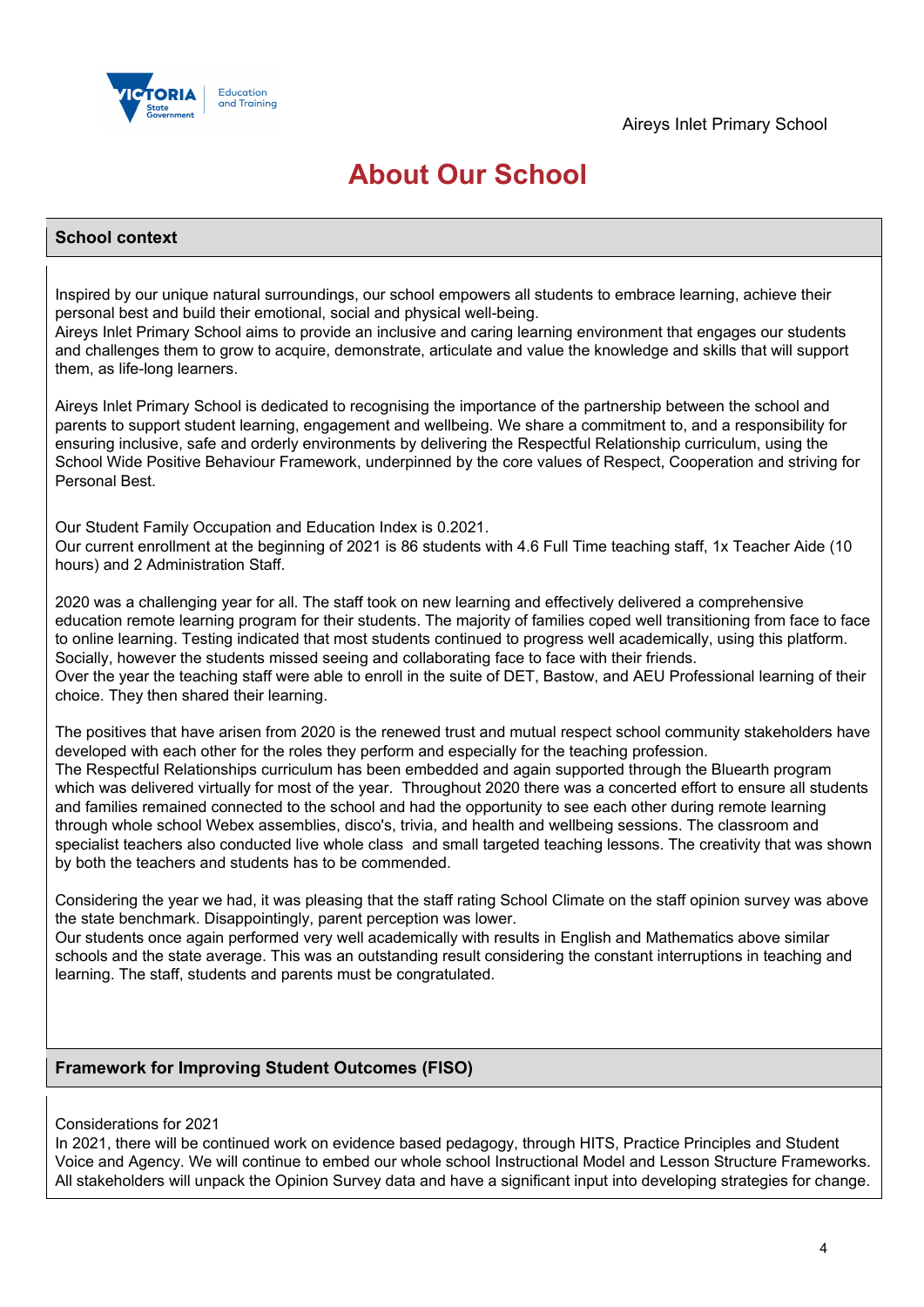

There will continue to be a focus on acceptable behaviours in line with our school values for all school community members, with the aim of developing a cohesive community culture.

Although our students perform very well across most key learning areas, it has been identified in the data that we are not challenging students at the 'top end' and that we need more students to have high growth. In 2021 we will be adopting an engaging whole school pure inquiry model, based on deep learning, questioning and challenge. There will also be the opportunity for talented and gifted students to continue to access the Gateways program specialised learning workshops with students across the Geelong area.

2020-FISO Dimensions and Key Improvement strategies reviewed.

Excellence in Teaching and Learning

Building Practice Excellence and Curriculum Planning and assessment- Embedding

Teachers are making links between students' progress data and their own professional learning needs. We had two staff members complete the Literacy Leaders Course and present Professional Learning to the rest of the staff. The school routinely reviews its impact on students' progress and development, and incorporates findings into wholeschool professional learning and school improvement plans. In 2020, our focus was to improve writing across the school. Moderated writing assessments continued throughout the year and teacher judgement results indicate positive improvement across most year levels.

Curriculum planning reflects the achievements of students against the standards for curriculum areas, stages of learning and student needs. Teachers teach at 'point of need' for each individual child, depending on where they sit on the continuum, even during Flexible Remote Teaching and Learning most of our students achieved a least one years growth with a high percentage of our students achieving growth of more than one year.

The school's curriculum plan integrates learning areas and capabilities, pedagogy and assessment into a sequential program of learning.

Accurate assessment of and for learning is characterised by teacher collaboration around processes such as assessment mapping and moderation, enabling greater consistency of teacher judgements of student learning. This continued during the the remote learning period with teachers meeting in their Professional Learning Teams to assess, diagnose and plan for future learning.

Consistent processes are in place to monitor the effectiveness of programs in meeting the students learning goals and needs, based on a range of evidence. Students are actively involved in developing and monitoring their own learning goals, even throughout the remote learning period, which has ensured student engagement and academic rigor.

## Professional Leadership

Building Leadership Teams and Instructional Shared Leadership- Evolving moving towards Embedding Leadership roles are aligned with the School Strategic Plan and Annual Implementation Plan (AIP) priorities. A wholeschool professional learning strategy aligns individual learning plans with school goals and supports the school's identified FISO improvement strategies. The teachers' roles and responsibilities include facilitating the school professional learning program.

All staff engaged in the annual performance and development process, although modified to include a 'Statement of Expectation' reflecting on the complexities of the year. Leaders initially developed action plans to use as a guide, together with school performance data, to develop a set of clear goals for student learning in line with the Annual Implementation Plan (AIP), however this became disjointed as transitioning to and from face to face to Flexible Remote Teaching and Learning throughout the year had an impact of continuity.

### Positive Climate for Learning

Empowering Students and Building School Pride and Setting Expectations and Promoting Inclusion- Evolving moving towards Embedding

Our teachers encourage students to set high expectations for their own learning. They engage in conversations about learning and progress, addressing concerns and celebrating achievements.

Teachers assist students to become more self-directed and to believe in their ability to complete tasks and reach goals. Staff, students and parents regularly share and celebrate school achievements within and beyond the school using a broad range of opportunities.

Students are familiar with behaviour expectations and consequences for inappropriate behaviour. Behaviour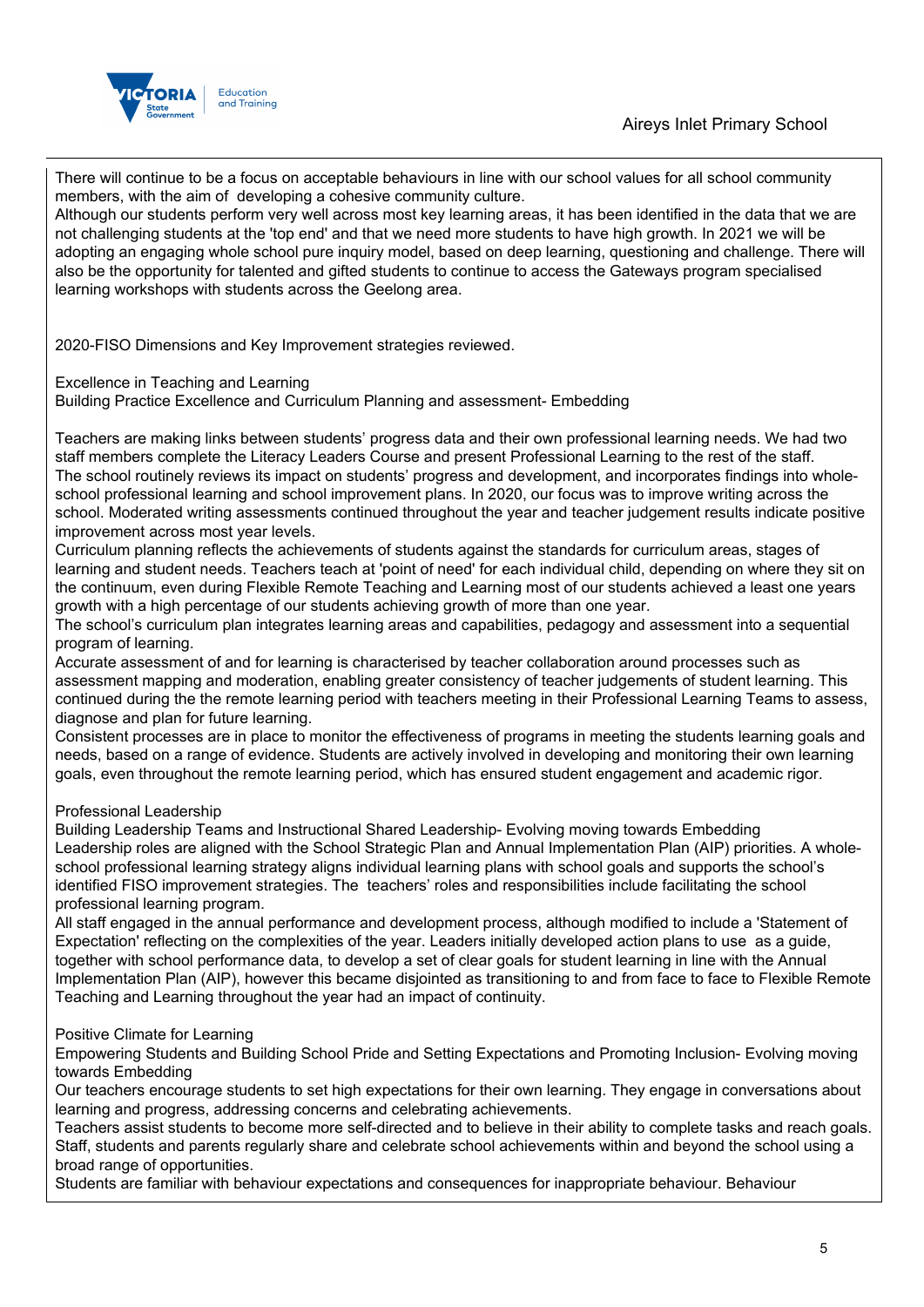

management, wellbeing and engagement strategies are evidence based and sufficiently flexible to support all students. All classes provide safe and welcoming learning environments in which students respect and value on-task learning.

Community Engagement in Learning

Building Communities and Global Citizenship- Embedding

Inclusive school policies, programs and practices were monitored and evaluated for their effectiveness. All students at our school had access to the curriculum and facilities both at school and at home.

Our school works in partnership to address identified student learning and wellbeing needs and enrich learning experiences and opportunities. We work on a tiered approaching, using both internal and external supports personnel such as our Welfare Officer and the SSSO network of professionals. During 2020, the Student Welfare Office had a key role in checking in on families and offering support where needed, especially during remote teaching and learning. A shared commitment and collaborative actions by our school, families and broader community, assists community organisations and agencies to provide services and maximise benefits for students aligned to the school's policies. The school ensures early intervention for students who have additional needs or are at risk of disengagement. We collaborate with community agencies to support specific learning, health and wellbeing needs of these students. There were a couple of students who required extra support during the remote learning period and therefore onsite supervision was provided.

Teachers plan collaboratively to identify and integrate global perspectives into the curriculum drawing on contemporary events. We actively engage with our local community and agencies, such as DELWP, the CFA, Angair and the Friends of Eastern Otways around local and global issues.

We continue to look for authentic opportunities for our students to become active citizens within the school and wider community.

Through our inquiry units of study, teachers draw on students' experiences to develop their understanding of the economic and social inequalities that exist globally. Students examine, reflect on and challenge abuses of social justice and human rights.

## **Achievement**

Aireys Inlet Primary School has achieved pleasing results in all areas of Student Learning during 2020, with very few students negatively impacted by the challenges of the year.

In English teacher assessments against the Victorian Curriculum show the percentage of students in Years P-6 with at or above the expected growth of one year was: Reading 92% (same as 2019) Writing 84% (slightly lower than 2019) In Numeracy, the percentage of students in years P-6 with at or above the expected growth of one year was 90% (same as 2019).

Although the data did not show large improvements, we significantly outperformed similar schools, network and state schools.

Due to Covid-19 NAPLAN did not occur in 2020.

During remote learning the teachers were able to continue to formatively assess the students as they posted their work onto the Seesaw platform. They also used Essential Assessment to assess Reading and Mathematics. All students had access to Wushka, online reading books, and the teachers could set assessment tasks to be accessed by the students. Testing and Assessment in the Foundation and year one levels was more problematic. Once students returned to face to face teaching a suite of assessments were given to students to ascertain if any child had slipped behind during the remote learning period, and intervention was provided. This also helped teachers differentiate future learning for their students.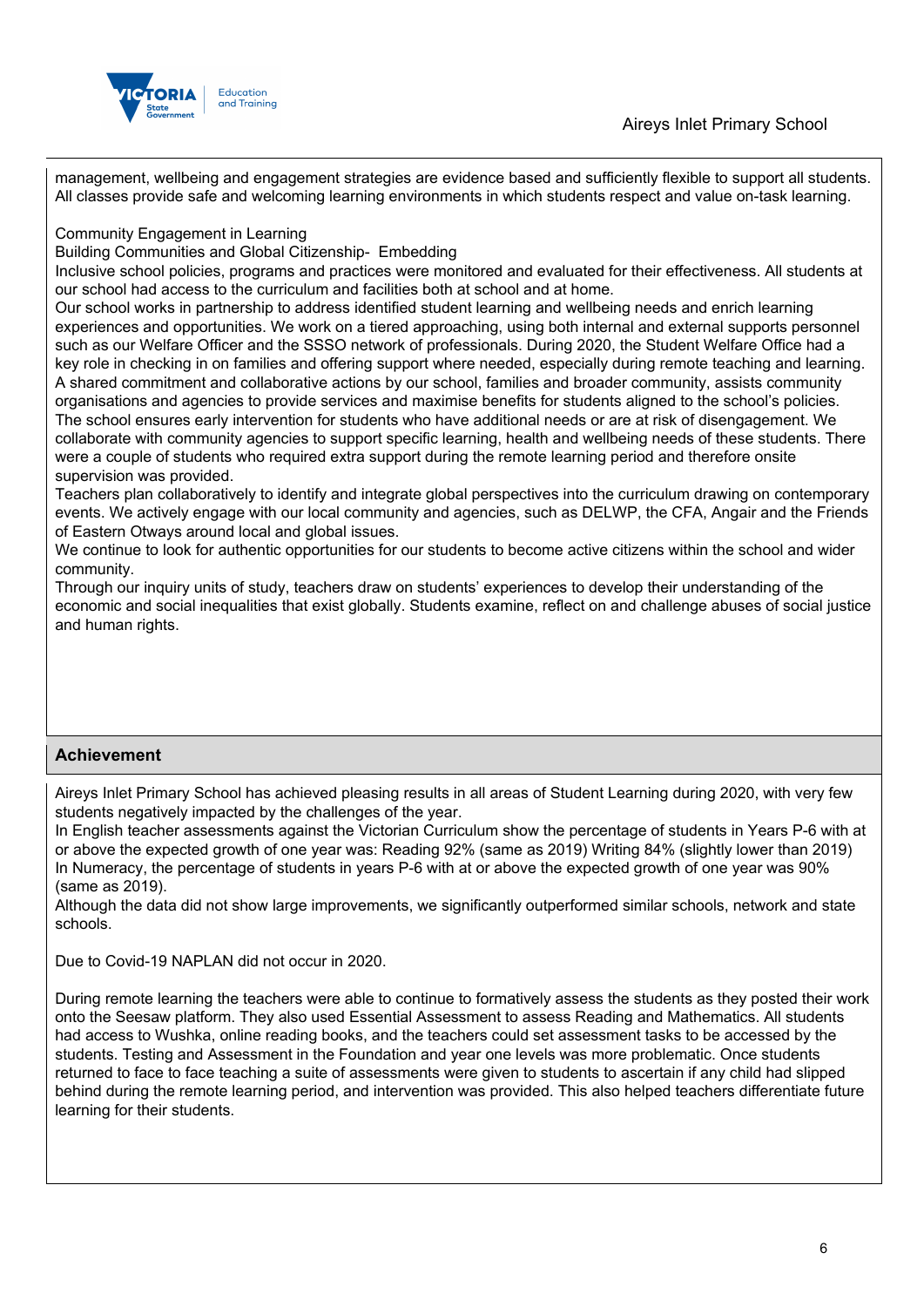

## **Engagement**

Our Average Number of Student Absence Days in 2020 was just slightly higher than in 2019. This is surprising considering COVID-19 impacted, with many of our students having to self isolate at home after receiving a test.

Our school continues to record average number of days absent for each child being two or more days higher than State average. This can be noted in the trend data.

Year 2 again had the highest rate of absenteeism, although other year levels were consistent across the school. Surprising, 19% of students had over 20 absent days compared with 39% in 2019. Common reasons for non-attendance include COVID-19 test self isolating at home and illness.

We actively encourage attendance by promoting the 'It's not okay to be away' message, providing fun and engaging learning experiences and actively following up non-attendance.

Most students were enthusiastic to return to school after remote learning. A small percentage were anxious and we worked with these students to address their fears and concerns.

We actively worked with the student voice team to organise some fun and engaging events at school. The senior students did miss the opportunity to play inter school sport and participate in other events held outside of the school, and this was reflected in the Attitudes to School data. It was pleasing to see that the percentage of students who positively endorsed a sense of connectedness was significantly higher than that of similar schools and the state average.

## **Wellbeing**

Covid-19 did impact on the Opinion Survey data. The students in Years 4-6 students indicated a slight drop in having a sense of connectedness (a decrease of 8%) student voice (a decrease of 7%), although both were still above similar schools and state benchmarks.

Student Voice and Agency remains as a focus for us in 2021 as the senior students are now able to develop authentic opportunities for all, and to have a greater input into their own learning and the operation of the school.

The school will continue to focus on improving students' connection to school by building our students' sense of belonging and enjoyment. We will continue to encourage student leadership, build community and cultural partnerships, and develop student social and emotional capabilities. Student Voice and Agency with the assistance of Amplify, will continue to be a focus of Professional Learning for staff in 2021 as they embed learnt strategies into pedagogy and classroom practice.

The majority of our students believe we manage bullying well, indicating an 76.2% positive response in the Attitudes to School Survey. Interestingly the positive endorsement from the parents was 63% in comparison.

Student data indicated 88% did not experience bullying, yet again the perception from the parents that their child did not experience bullying was 77%. These results are similar to last year, with an overall improvement on previous years, however we acknowledge we have some way to go. Overall, we had a positive improvement in the amount of students not experiencing bullying which is positive. This can be due predominantly to the fact that the students spent much time at home in remote learning and also the work teachers have done embedding the Respectful Relationships curriculum, SWPB and values programs and Bluearth. These programs will continue in 2021.

### **Financial performance and position**

The school ended the year with a healthy surplus, however this is predominantly due to the Parent Club funds of \$41,789.00

The school itself ended with a small surplus in the cash budget (official account) of \$23,947.00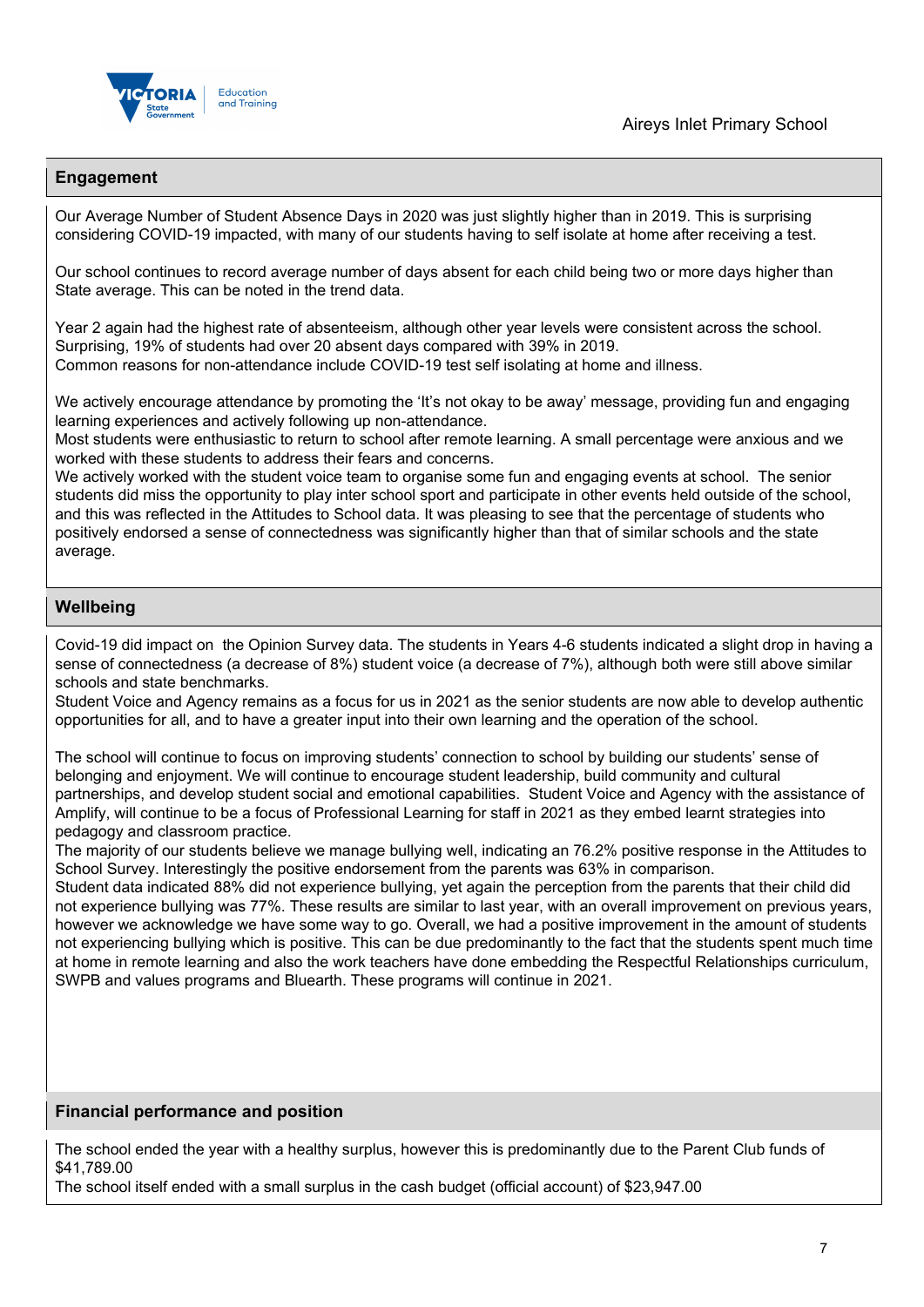

The School Resource Package (SRP) ended the year with a surplus of \$45,825.00

Extraordinary revenue noted, was the Parent Club funds and there was no extraordinary expenditure over the year. The sources of funding that the school received in 2020 included very little locally raised funds due to the events being cancelled due to Covid-19 restrictions. We did receive donations from the Recycle Shed, Anglesea, voluntary contributions from families, Sporting Schools and other minor local grants.

Additional State/Commonwealth funding the school received included, Maintenance Blitz and Bushfire preparedness grants, Respectful Relationships, Swimming, the Sporting Schools initiative, the National Chaplaincy Program, Student Excellence program and additional funds for Covid cleaning.

> **For more detailed information regarding our school please visit our website at [https://aireysinletps.vic.edu.au](https://aireysinletps.vic.edu.au/)**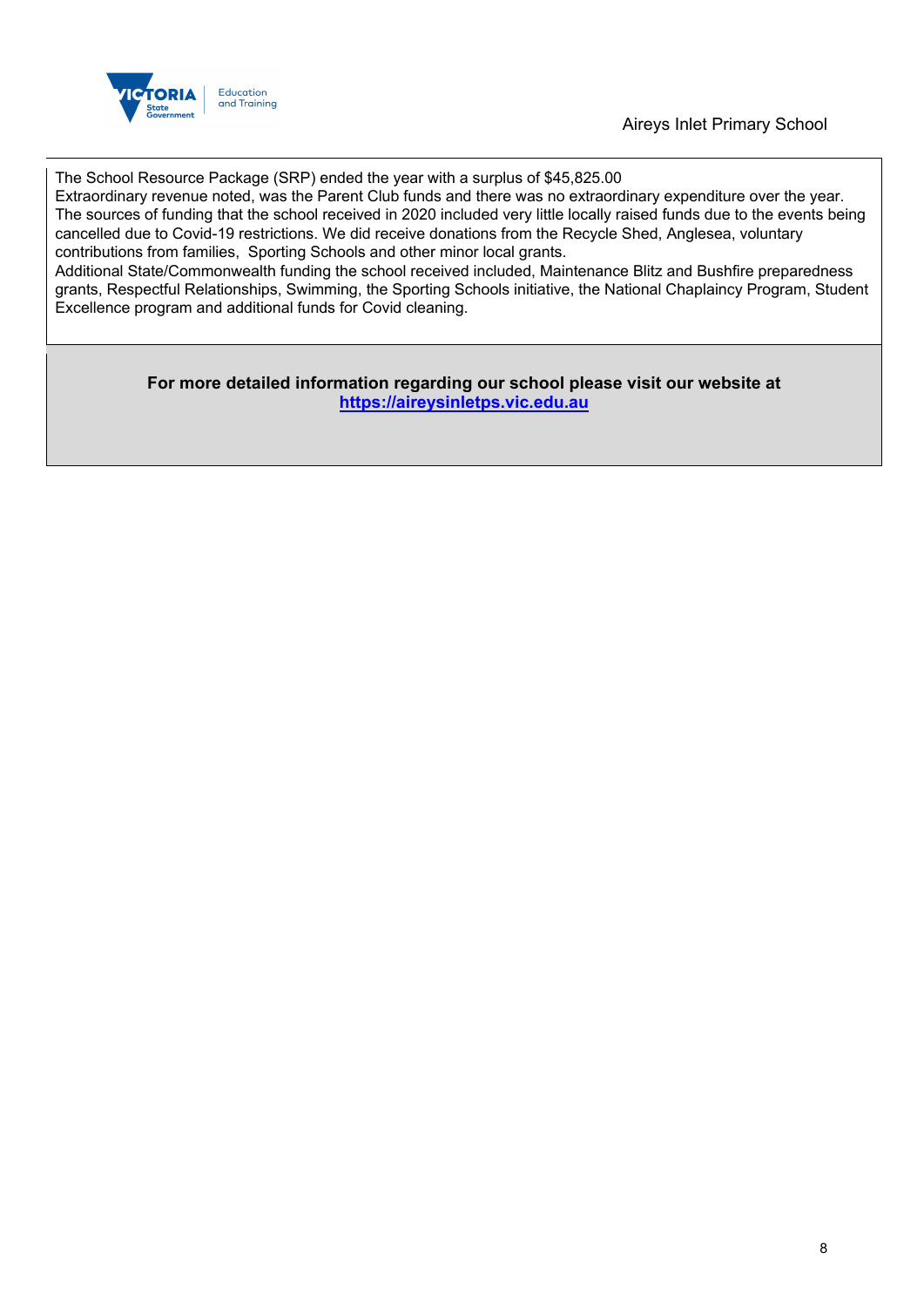

# **Performance Summary**

The Performance Summary for government schools provides an overview of how this school is contributing to the objectives of the Education State and how it compares to other Victorian Government schools.

All schools work in partnership with their school community to improve outcomes for children and young people. Sharing this information with parents and the wider school community helps to support community engagement in student learning, a key priority of the Framework for Improving Student Outcomes.

Refer to the 'How to read the Annual Report' section for help on how to interpret this report.

## SCHOOL PROFILE

#### **Enrolment Profile**

A total of 90 students were enrolled at this school in 2020, 42 female and 48 male.

0 percent of students had English as an additional language and 0 percent were Aboriginal or Torres Strait Islander.

#### **Overall Socio-Economic Profile**

The overall school's socio-economic profile is based on the school's Student Family Occupation and Education index (SFOE) which takes into account parents' occupations and education.

Possible socio-economic band values are: Low, Low-Medium, Medium and High.

This school's socio-economic band value is: Low

#### **Parent Satisfaction Summary**

The percent endorsement by parents on their school satisfaction level, as reported in the annual Parent Opinion Survey.

Percent endorsement indicates the percent of positive responses (agree or strongly agree) from parents who responded to the survey.



#### **School Staff Survey**

The percent endorsement by staff on School Climate, as reported in the annual School Staff Survey.

Percent endorsement indicates the percent of positive responses (agree or strongly agree) from staff who responded to the survey. Data is suppressed for schools with three or less respondents to the survey for confidentiality reasons.



Percent endorsement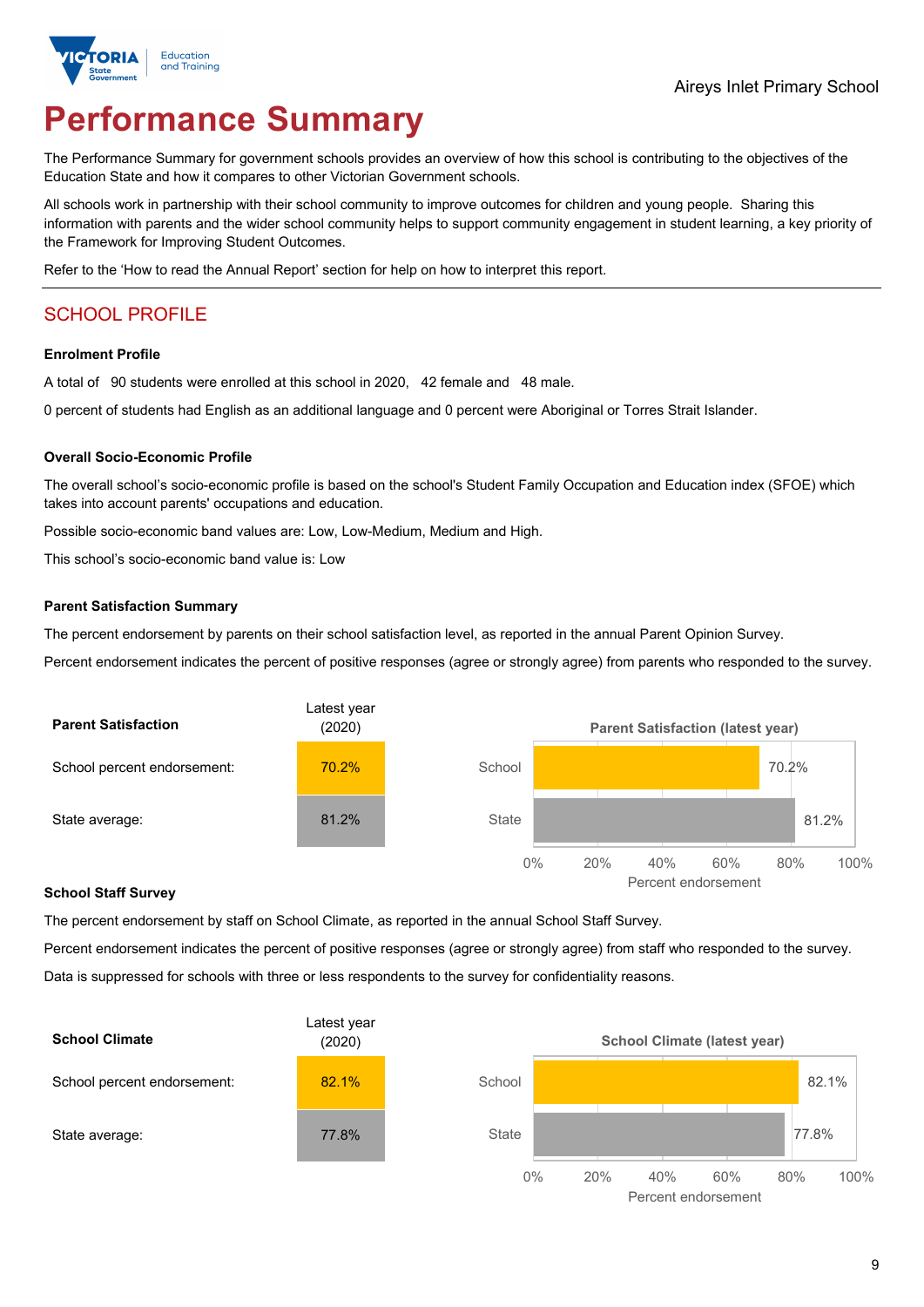

## ACHIEVEMENT

*Key: 'Similar Schools' are a group of Victorian government schools that are like this school, taking into account the*  school's socioeconomic background of students, the number of non-English speaking students and the size and *location of the school.*

### **Teacher Judgement of student achievement**

Percentage of students working at or above age expected standards in English and Mathematics.



### **NAPLAN**

NAPLAN tests were not conducted in 2020.

### **NAPLAN Learning Gain**

NAPLAN learning gain is determined by comparing a student's current year result to the results of all 'similar' Victorian students (i.e. students in all sectors in the same year level who had the same score two years prior).

NAPLAN tests were not conducted in 2020.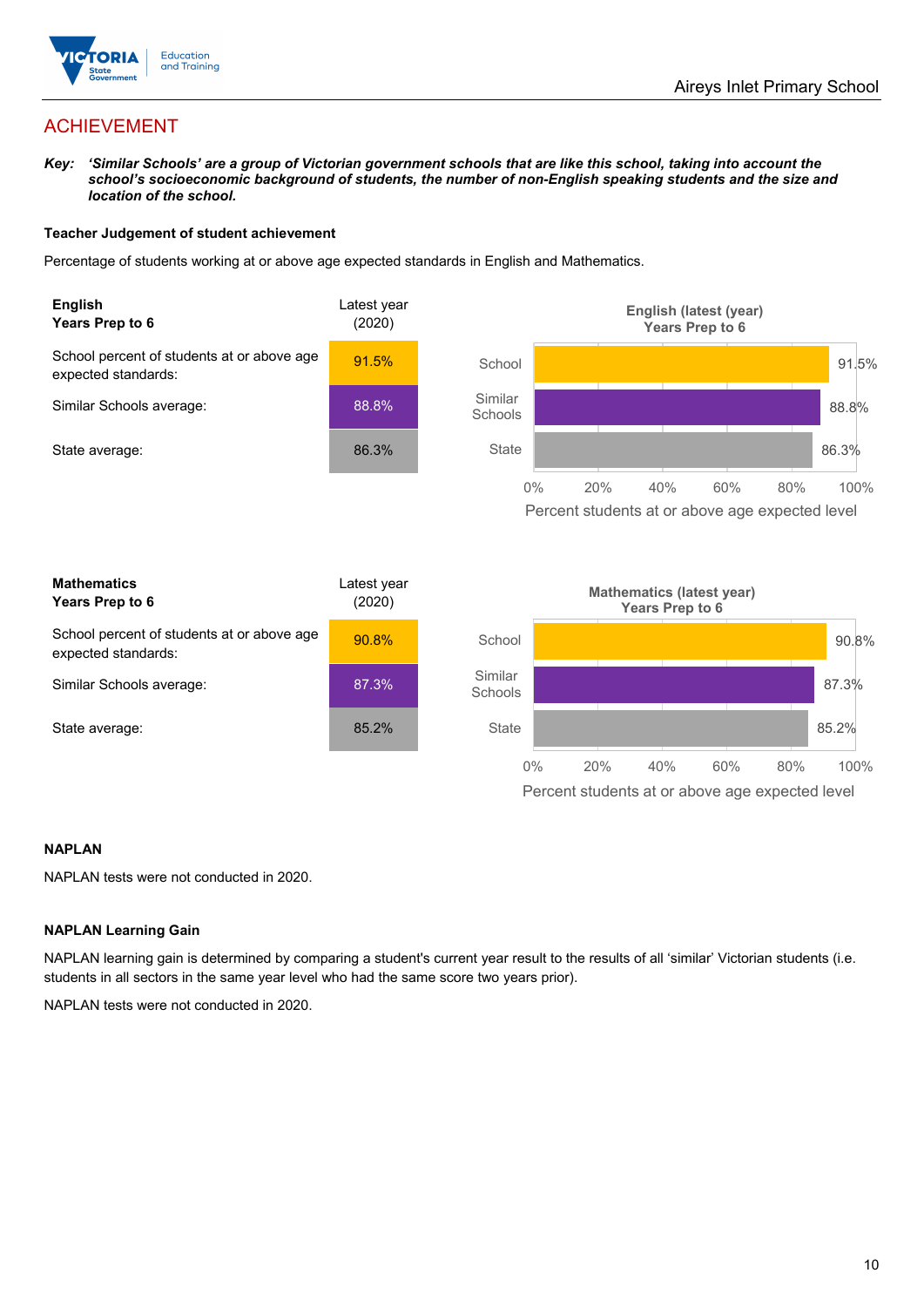

## ENGAGEMENT

*Key: 'Similar Schools' are a group of Victorian government schools that are like this school, taking into account the school's socioeconomic background of students, the number of non-English speaking students and the size and location of the school.*

### **Average Number of Student Absence Days**

Absence from school can impact on students' learning. Common reasons for non-attendance include illness and extended family holidays. Absence and attendance data in 2020 may have been influenced by local processes and procedures adopted in response to remote and flexible learning.



### **Attendance Rate (latest year)**

|                                             | Prep | Year 1 | Year 2 | Year 3 | Year 4 | Year 5 | Year 6 |
|---------------------------------------------|------|--------|--------|--------|--------|--------|--------|
| Attendance Rate by year level<br>$(2020)$ : | 95%  | 93%    | 81%    | 93%    | 86%    | 90%    | 93%    |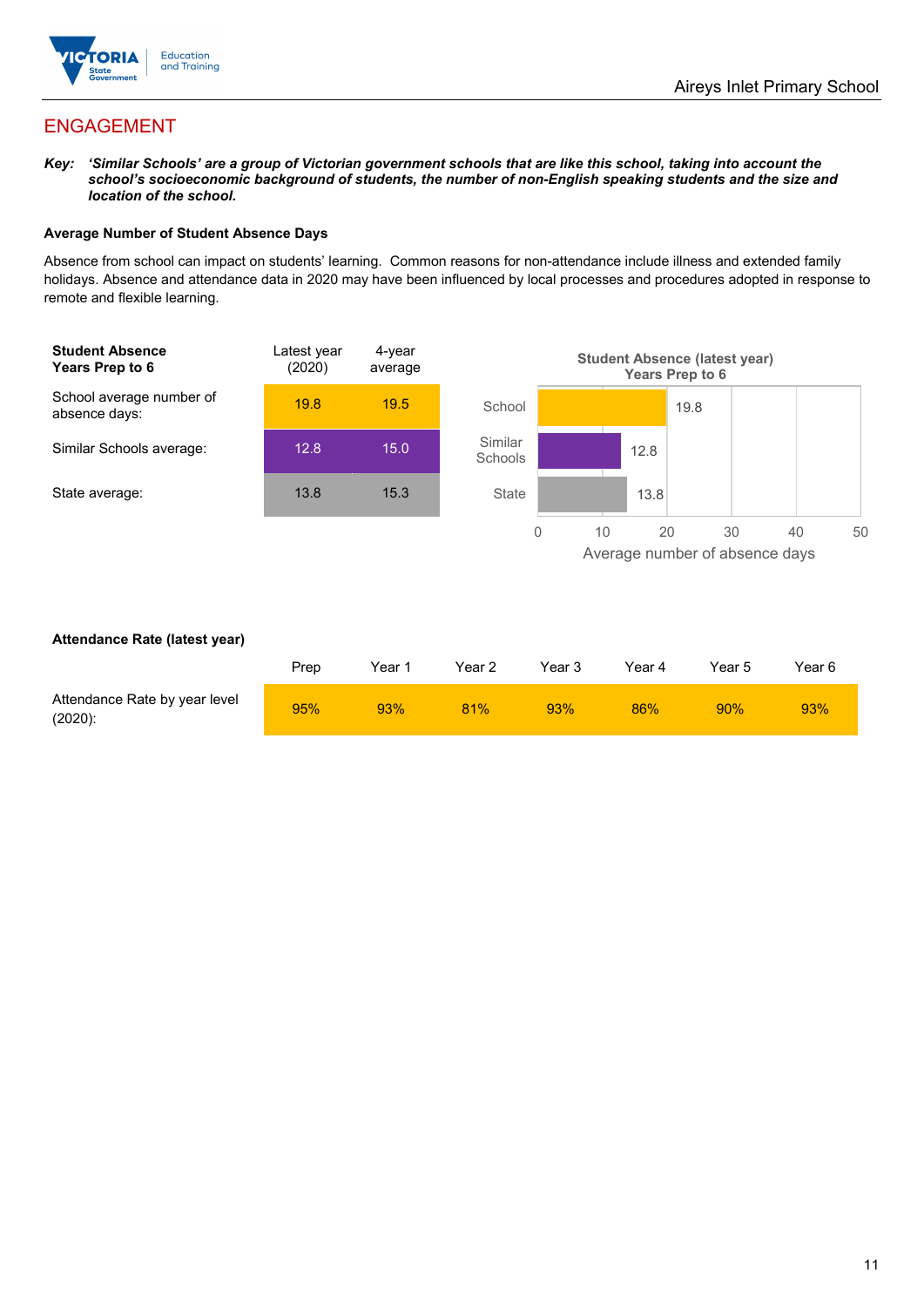

## WELLBEING

*Key: 'Similar Schools' are a group of Victorian government schools that are like this school, taking into account the*  school's socioeconomic background of students, the number of non-English speaking students and the size and *location of the school.*

#### **Student Attitudes to School – Sense of Connectedness**

The percent endorsement on Sense of Connectedness factor, as reported in the Attitudes to School Survey completed annually by Victorian Government school students, indicates the percent of positive responses (agree or strongly agree).

Schools who participated in the Student Attitudes to School survey in 2020 should refer to the advice provided regarding the consistency of their data.



*methodology in 2020, data are often not comparable with previous years or within similar school groups. Care should be taken when interpreting these results.*

### **Student Attitudes to School – Management of Bullying**

The percent endorsement on Management of Bullying factor, as reported in the Attitudes to School Survey completed annually by Victorian Government school students, indicates the percent of positive responses (agree or strongly agree).

Schools who participated in the Student Attitudes to School survey in 2020 should refer to the advice provided regarding the consistency of their data.



*Due to lower participation rates and differences in collection methodology in 2020, data are often not comparable with previous years or within similar school groups. Care should be taken when interpreting these results.*

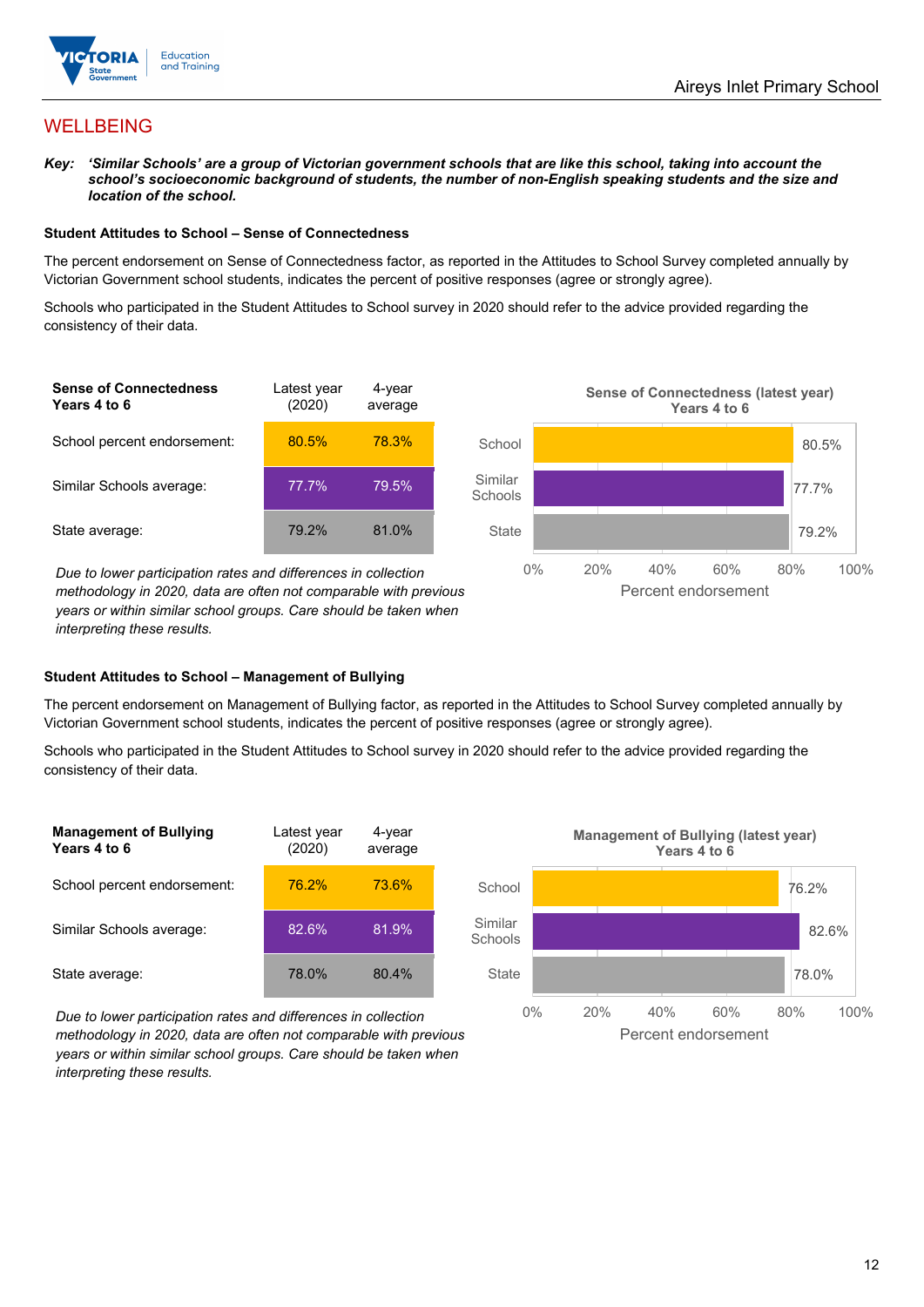

# **Financial Performance and Position**

FINANCIAL PERFORMANCE - OPERATING STATEMENT SUMMARY FOR THE YEAR ENDING 31 DECEMBER, 2020

| <b>Revenue</b>                        | <b>Actual</b> |
|---------------------------------------|---------------|
| <b>Student Resource Package</b>       | \$796,221     |
| <b>Government Provided DET Grants</b> | \$194,808     |
| Government Grants Commonwealth        | \$9,100       |
| Government Grants State               | \$12,818      |
| <b>Revenue Other</b>                  | \$4,815       |
| <b>Locally Raised Funds</b>           | \$41,789      |
| <b>Capital Grants</b>                 | <b>NDA</b>    |
| <b>Total Operating Revenue</b>        | \$1,059,551   |

| Equity <sup>1</sup>                                 | <b>Actual</b> |
|-----------------------------------------------------|---------------|
| Equity (Social Disadvantage)                        | \$5,000       |
| Equity (Catch Up)                                   | <b>NDA</b>    |
| <b>Transition Funding</b>                           | <b>NDA</b>    |
| Equity (Social Disadvantage – Extraordinary Growth) | <b>NDA</b>    |
| <b>Equity Total</b>                                 | \$5,000       |

| <b>Expenditure</b>                    | <b>Actual</b> |
|---------------------------------------|---------------|
| Student Resource Package <sup>2</sup> | \$785,217     |
| Adjustments                           | <b>NDA</b>    |
| <b>Books &amp; Publications</b>       | <b>NDA</b>    |
| Camps/Excursions/Activities           | \$25,437      |
| <b>Communication Costs</b>            | \$6,512       |
| Consumables                           | \$34,522      |
| Miscellaneous Expense <sup>3</sup>    | \$6,328       |
| <b>Professional Development</b>       | \$1,175       |
| Equipment/Maintenance/Hire            | \$20,164      |
| <b>Property Services</b>              | \$68,497      |
| Salaries & Allowances <sup>4</sup>    | \$20,327      |
| <b>Support Services</b>               | \$33,985      |
| Trading & Fundraising                 | \$2,180       |
| Motor Vehicle Expenses                | <b>NDA</b>    |
| <b>Travel &amp; Subsistence</b>       | <b>NDA</b>    |
| <b>Utilities</b>                      | \$9,383       |
| <b>Total Operating Expenditure</b>    | \$1,013,726   |
| <b>Net Operating Surplus/-Deficit</b> | \$45,825      |
| <b>Asset Acquisitions</b>             | <b>NDA</b>    |

(1) The equity funding reported above is a subset of the overall revenue reported by the school.

(2) Student Resource Package Expenditure figures are as of 02 Mar 2021 and are subject to change during the reconciliation process.

(3) Miscellaneous Expenses include bank charges, administration expenses, insurance and taxation charges.

(4) Salaries and Allowances refers to school-level payroll.